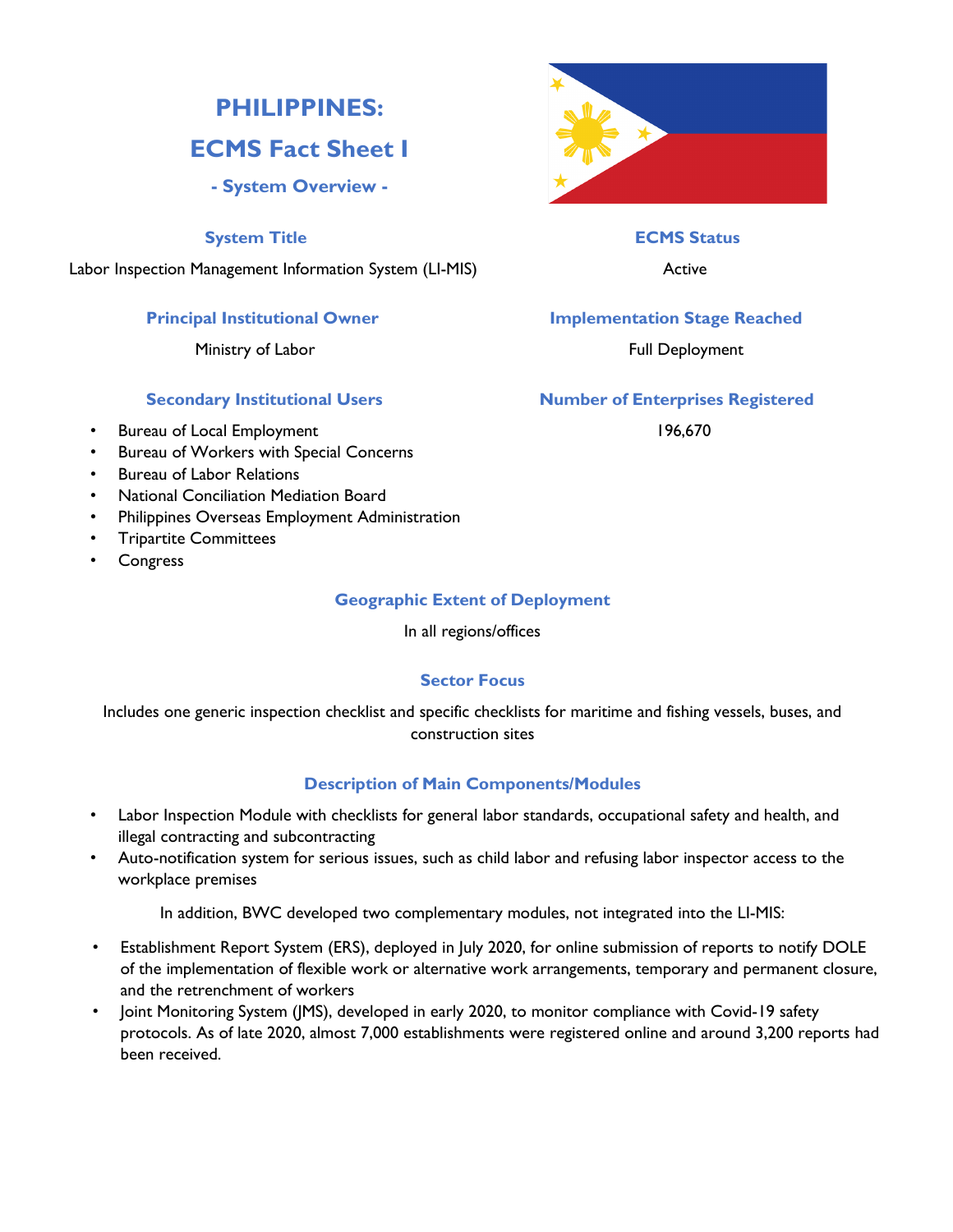# **PHILIPPINES: ECMS Fact Sheet II**

# **- Key Software Features and Gaps -**

| <b>Functionality</b>                                                                                                        | <b>Philippines</b> | <b>Comments</b>                                                                                                                                                                                                                                                               |
|-----------------------------------------------------------------------------------------------------------------------------|--------------------|-------------------------------------------------------------------------------------------------------------------------------------------------------------------------------------------------------------------------------------------------------------------------------|
| I. Stores data in centralized database accessible in real-<br>time to all authorized users                                  |                    |                                                                                                                                                                                                                                                                               |
| 2. Includes online/offline data collection capability                                                                       |                    |                                                                                                                                                                                                                                                                               |
| 3. Aggregates labor law violation data by geographic area<br>or type of violation                                           | Partial            | These types of reports can be produced by<br>exporting and filtering data but are not<br>automatically generated reports.                                                                                                                                                     |
| 4. Tracks key performance indicators such as number of<br>inspections carried out                                           |                    | The team received a screen shot of the<br>dashboard which tracks several KPIs. The<br>dashboard is not generated in real time,<br>however.                                                                                                                                    |
| 5. Integrates data visualization tools such as dashboards                                                                   |                    | The dashboard included data visualization<br>tools such as a map and graphs.                                                                                                                                                                                                  |
| 6. Forms and workflow reflect current labor<br>administration procedural requirement                                        |                    | LI-MIS contains a comprehensive electronic<br>checklist which is based on labor laws and<br>regulations.                                                                                                                                                                      |
| 7. Registers worker complaints, industrial accidents                                                                        |                    | Included in a labor inspection checklist but<br>not as a separate module.                                                                                                                                                                                                     |
| 8. Tracks the status labor violation cases through<br>hearings and sanctioning stages                                       | Partial            | This was highlighted as a key gap in the<br>system. LI-MIS labor inspection module has<br>fields to enter information about how cases<br>were followed up and if restitution was paid<br>but they are not regularly updated, which<br>diminishes its use for case management. |
| 9. Sends alerts to inspectors when follow-up actions are<br>required                                                        | Partial            | The system has an automatic alert system if<br>an inspector indicates child labor or refusal<br>to entry, but not to follow-up on case<br>management steps.                                                                                                                   |
| 10. Generates the inspection report as well as letters<br>and notices used at different stages of the inspection<br>process | Partial            | LI-MIS generates the inspection report but<br>no other letters and notices. Laws require a<br>paper inspection report to be left with the<br>enterprise.                                                                                                                      |
| 11. Assigns inspection duties to individual and/or groups<br>of inspectors                                                  |                    |                                                                                                                                                                                                                                                                               |
| 12. Role-based security features that restrict access to<br>some kinds of data/ECMS module                                  |                    |                                                                                                                                                                                                                                                                               |
| 13. Data modifications controlled or traced to users                                                                        | $\checkmark$       |                                                                                                                                                                                                                                                                               |
| 14. Data sharing with other information systems                                                                             | X                  |                                                                                                                                                                                                                                                                               |
| 15. Advanced data analytics for predicting labor<br>violations                                                              | X                  |                                                                                                                                                                                                                                                                               |